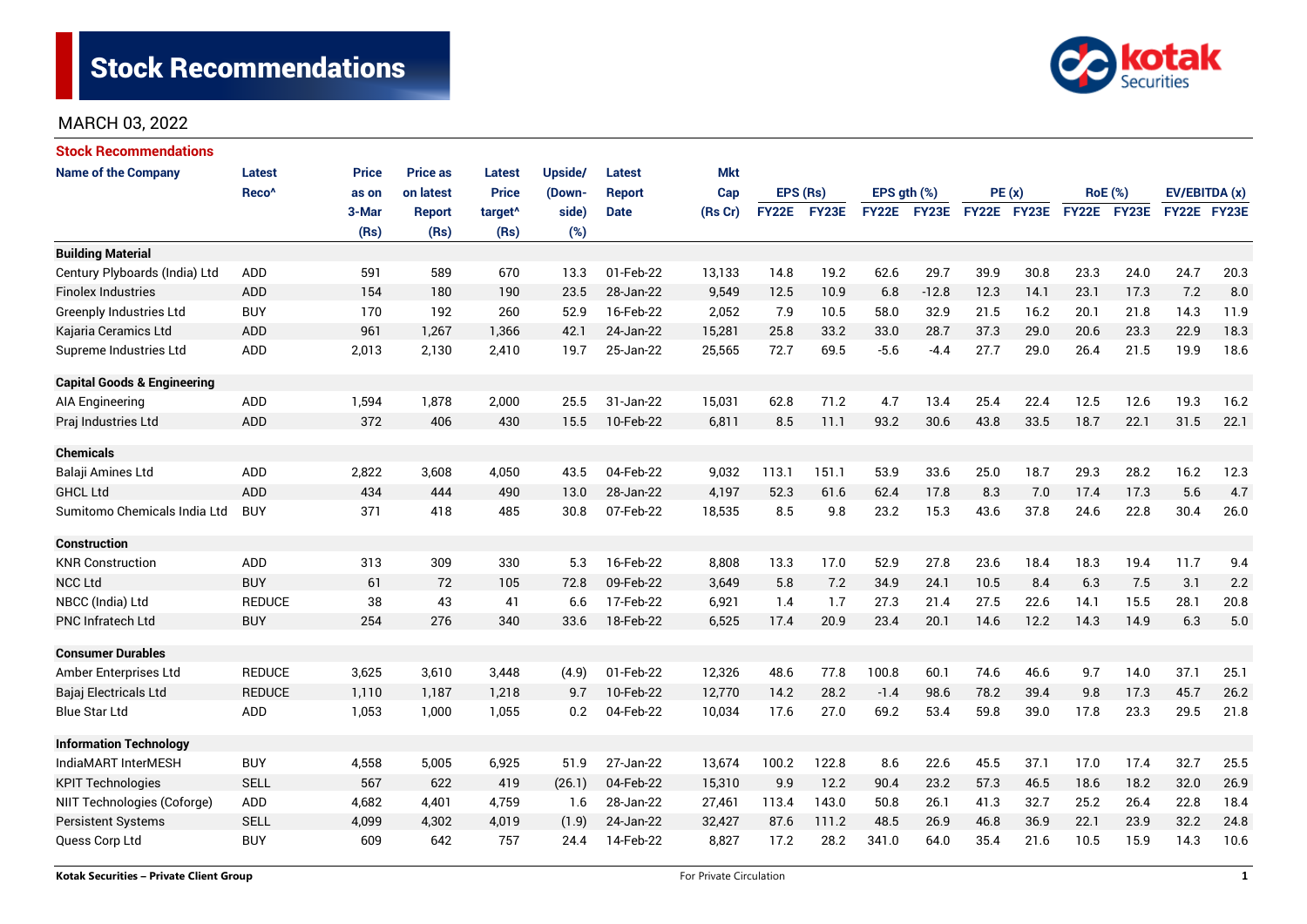

| <b>Stock Recommendations</b>       |                   |              |                 |                     |         |               |            |              |       |                  |             |             |      |                |      |               |      |
|------------------------------------|-------------------|--------------|-----------------|---------------------|---------|---------------|------------|--------------|-------|------------------|-------------|-------------|------|----------------|------|---------------|------|
| <b>Name of the Company</b>         | <b>Latest</b>     | <b>Price</b> | <b>Price as</b> | <b>Latest</b>       | Upside/ | Latest        | <b>Mkt</b> |              |       |                  |             |             |      |                |      |               |      |
|                                    | Reco <sup>^</sup> | as on        | on latest       | <b>Price</b>        | (Down-  | <b>Report</b> | Cap        | EPS (Rs)     |       | EPS $qth$ $(\%)$ |             | PE(x)       |      | <b>RoE</b> (%) |      | EV/EBITDA (x) |      |
|                                    |                   | 3-Mar        | <b>Report</b>   | target <sup>^</sup> | side)   | <b>Date</b>   | (Rs Cr)    | <b>FY22E</b> | FY23E |                  | FY22E FY23E | FY22E FY23E |      | FY22E FY23E    |      | FY22E FY23E   |      |
|                                    |                   | (Rs)         | (Rs)            | (Rs)                | (%)     |               |            |              |       |                  |             |             |      |                |      |               |      |
| <b>Metals &amp; Mining</b>         |                   |              |                 |                     |         |               |            |              |       |                  |             |             |      |                |      |               |      |
| <b>MOIL Ltd</b>                    | <b>BUY</b>        | 173          | 170             | 215                 | 24.1    | 18-Feb-22     | 4,614      | 14.5         | 16.4  | 95.9             | 13.1        | 11.9        | 10.6 | 11.5           | 12.2 | 5.9           | 4.5  |
| <b>APL Apollo Tubes Ltd</b>        | <b>BUY</b>        | 858          | 820             | 980                 | 14.2    | 28-Jan-22     | 21,459     | 21.0         | 27.0  | $-27.6$          | 28.6        | 40.9        | 31.8 | 26.7           | 26.8 | 23.5          | 18.6 |
|                                    |                   |              |                 |                     |         |               |            |              |       |                  |             |             |      |                |      |               |      |
| Oil & Gas                          |                   |              |                 |                     |         |               |            |              |       |                  |             |             |      |                |      |               |      |
| Chennai Petroleum Corp             | <b>BUY</b>        | 111          | 104             | 127                 | 14.8    | 25-Jan-22     | 1,649      | 30.3         | 18.2  | 75.1             | $-39.9$     | 3.7         | 6.1  | 24.6           | 12.5 | 6.7           | 8.3  |
| <b>Gujarat Gas</b>                 | ADD               | 526          | 660             | 734                 | 39.6    | 10-Feb-22     | 36,182     | 18.7         | 26.7  | 0.5              | 42.8        | 28.1        | 19.7 | 24.3           | 27.3 | 17.2          | 12.4 |
| <b>MRPL</b>                        | ADD               | 42           | 47              | 50                  | 19.2    | 31-Jan-22     | 7,350      | 1.2          | 6.8   | $-137.5$         | 466.7       | 35.0        | 6.2  | 4.7            | 23.8 | 13.3          | 8.7  |
|                                    |                   |              |                 |                     |         |               |            |              |       |                  |             |             |      |                |      |               |      |
| <b>Paints</b>                      |                   |              |                 |                     |         |               |            |              |       |                  |             |             |      |                |      |               |      |
| Akzo Nobel India Ltd               | <b>BUY</b>        | 1,857        | 1,887           | 2,670               | 43.7    | 14-Feb-22     | 8,674      | 57.9         | 67.2  | 27.3             | 16.1        | 32.1        | 27.6 | 17.9           | 19.7 | 19.3          | 16.4 |
|                                    |                   |              |                 |                     |         |               |            |              |       |                  |             |             |      |                |      |               |      |
| <b>Pharmaceuticals</b>             |                   |              |                 |                     |         |               |            |              |       |                  |             |             |      |                |      |               |      |
| Suven Pharmaceuticals              | <b>REDUCE</b>     | 509          | 561             | 550                 | 8.0     | 17-Aug-21     | 12,935     | 16.9         | 21.1  | 19.0             | 24.9        | 30.1        | 24.1 | 27.6           | 26.5 | 23.5          | 18.3 |
|                                    |                   |              |                 |                     |         |               |            |              |       |                  |             |             |      |                |      |               |      |
| <b>Transportation</b>              |                   |              |                 |                     |         |               |            |              |       |                  |             |             |      |                |      |               |      |
| Aegis Logistics Ltd                | <b>BUY</b>        | 211          | 216             | 310                 | 47.0    | 14-Feb-22     | 7,046      | 12.6         | 13.6  | 28.6             | 7.9         | 16.7        | 15.5 | 20.4           | 19.0 | 9.5           | 8.5  |
| Allcargo Global Logistics          | <b>BUY</b>        | 325          | 346             | 430                 | 32.4    | 15-Feb-22     | 7,988      | 27.7         | 31.3  | 246.3            | 13.0        | 11.7        | 10.4 | 21.2           | 20.1 | 6.3           | 5.2  |
| <b>Blue Dart Express</b>           | <b>BUY</b>        | 5,891        | 6,926           | 7,975               | 35.4    | 01-Feb-22     | 14,020     | 115.0        | 134.0 | 98.3             | 16.5        | 51.2        | 44.0 | 36.2           | 33.3 | 14.5          | 12.5 |
| <b>VRL Logistics Ltd</b>           | <b>BUY</b>        | 429          | 499             | 625                 | 45.7    | 04-Feb-22     | 3,913      | 11.3         | 18.3  | 117.3            | 61.9        | 38.0        | 23.4 | 14.3           | 21.6 | 12.1          | 9.1  |
|                                    |                   |              |                 |                     |         |               |            |              |       |                  |             |             |      |                |      |               |      |
| <b>Others</b>                      |                   |              |                 |                     |         |               |            |              |       |                  |             |             |      |                |      |               |      |
| Bata India Ltd                     | <b>BUY</b>        | 1,776        | 1,895           | 2,380               | 34.0    | 10-Feb-22     | 22,910     | 27.0         | 36.6  | $-509.1$         | 35.6        | 65.8        | 48.5 | 16.3           | 19.4 | 32.1          | 25.6 |
| <b>Central Depository Services</b> | <b>REDUCE</b>     | 1,390        | 1,510           | 1,505               | 8.3     | 10-Feb-22     | 14,595     | 29.9         | 34.8  | 55.7             | 16.4        | 46.5        | 39.9 | 28.5           | 26.6 | 36.9          | 31.6 |
| <b>EPL Ltd</b>                     | ADD               | 159          | 187             | 205                 | 29.3    | 10-Feb-22     | 4,994      | 7.1          | 8.6   | $-6.6$           | 21.1        | 22.3        | 18.4 | 12.1           | 13.2 | 8.7           | 7.2  |
| JK Paper Ltd                       | <b>BUY</b>        | 231          | 232             | 295                 | 27.8    | 17-Feb-22     | 4,108      | 34.1         | 47.7  | 140.1            | 39.9        | 6.8         | 4.8  | 19.2           | 21.5 | 6.4           | 4.3  |
| Radico Khaitan Ltd                 | <b>REDUCE</b>     | 852          | 978             | 970                 | 13.9    | 07-Feb-22     | 11,326     | 21.2         | 26.1  | 4.4              | 23.1        | 40.2        | 32.6 | 15.0           | 16.1 | 25.6          | 22.0 |
| <b>VIP Industries Ltd</b>          | <b>REDUCE</b>     | 628          | 648             | 620                 | (1.3)   | 04-Feb-22     | 8,915      | 6.2          | 12.0  | $-187.3$         | 93.5        | 101.3       | 52.3 | 14.3           | 23.2 | 45.7          | 28.3 |
| Welspun Corp Ltd                   | <b>SELL</b>       | 147          | 173             | 120                 | (18.3)  | 14-Feb-22     | 3,894      | 11.9         | 9.2   | $-49.8$          | $-22.7$     | 12.3        | 16.0 | 7.8            | 5.9  | 4.5           | 5.1  |

*Source: Kotak Securities - Private Client Group*

All recommendations are with a 12 month perspective from the date of the report/update. Investors are requested to use their discretion while deciding the timing, quantity of investment as well as the exit.

NR NoRated. The investment rating and target price, if any, have been suspended temporarily. Such suspension is in compliance with applicable regulation(s) and/or Kotak Securities policies in circumstances when Kotak Secur

Or its affiliates is acting in an advisory capacity in a merger or strategic transaction involving this company and in certain other circumstances.

**NM Not meaningful**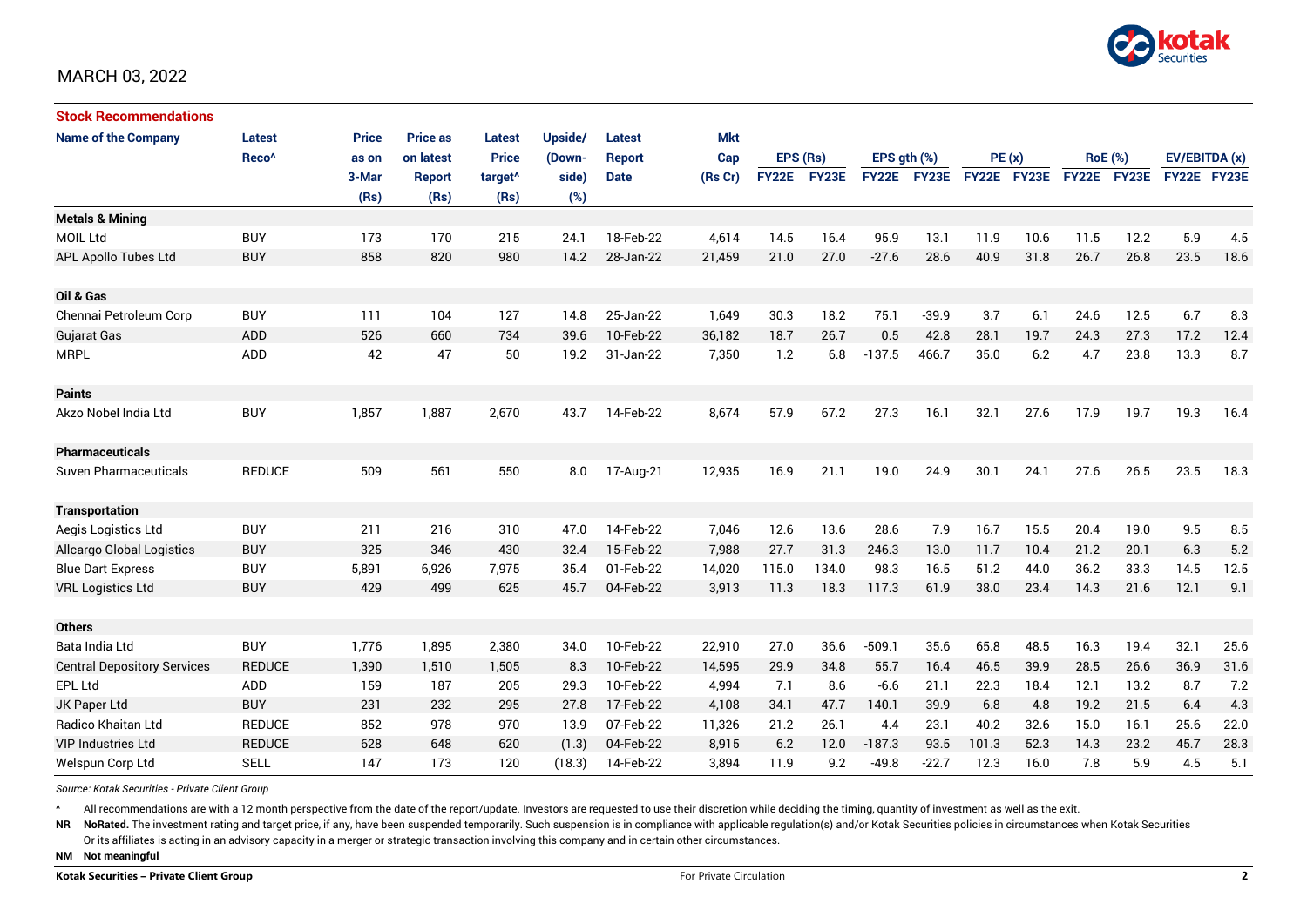

# **RATING SCALE (PRIVATE CLIENT GROUP)**

#### **Definitions of ratings**

| <b>BUY</b>       |                          | - We expect the stock to deliver more than 15% returns over the next 12 months                                                                                                                                                                                                                                                                                                                                                   |
|------------------|--------------------------|----------------------------------------------------------------------------------------------------------------------------------------------------------------------------------------------------------------------------------------------------------------------------------------------------------------------------------------------------------------------------------------------------------------------------------|
| <b>ADD</b>       |                          | - We expect the stock to deliver $5\%$ - 15% returns over the next 12 months                                                                                                                                                                                                                                                                                                                                                     |
| <b>REDUCE</b>    |                          | - We expect the stock to deliver -5% - +5% returns over the next 12 months                                                                                                                                                                                                                                                                                                                                                       |
| <b>SELL</b>      |                          | - We expect the stock to deliver $\lt$ -5% returns over the next 12 months                                                                                                                                                                                                                                                                                                                                                       |
| <b>NR</b>        |                          | - Not Rated. Kotak Securities is not assigning any rating or price target to the stock.                                                                                                                                                                                                                                                                                                                                          |
|                  |                          | The report has been prepared for information purposes only.                                                                                                                                                                                                                                                                                                                                                                      |
| <b>SUBSCRIBE</b> | $-$                      | We advise investor to subscribe to the IPO.                                                                                                                                                                                                                                                                                                                                                                                      |
| <b>RS</b>        | $\overline{\phantom{0}}$ | Rating Suspended. Kotak Securities has suspended the investment rating and price target for this stock, either because there is not a sufficient fundamental basis for determining, or there<br>are legal, regulatory or policy constraints around publishing, an investment rating or target. The previous investment rating and price target, if any, are no longer in effect for this stock and<br>should not be relied upon. |
| <b>NA</b>        |                          | $-$ Not Available or Not Applicable. The information is not available for display or is not applicable                                                                                                                                                                                                                                                                                                                           |
| <b>NM</b>        | $-$                      | Not Meaningful. The information is not meaningful and is therefore excluded.                                                                                                                                                                                                                                                                                                                                                     |
| <b>NOTE</b>      |                          | - Our target prices are with a 12-month perspective. Returns stated in the rating scale are our internal benchmark.                                                                                                                                                                                                                                                                                                              |

## **FUNDAMENTAL RESEARCH TEAM (PRIVATE CLIENT GROUP)**

| <b>Shrikant Chouhan</b>                                                                                | Arun Agarwal                                                                                                    | <b>Amit Agarwal, CFA</b>            | <b>Hemali Dhame</b>      |
|--------------------------------------------------------------------------------------------------------|-----------------------------------------------------------------------------------------------------------------|-------------------------------------|--------------------------|
| <b>Head of Research</b>                                                                                | Auto & Auto Ancillary                                                                                           | <b>Transportation, Paints, FMCG</b> | Banking & Finance        |
| shrikant.chouhan@kotak.com                                                                             | arun.agarwal@kotak.com                                                                                          | agarwal.amit@kotak.com              | Hemali.Dhame@kotak.com   |
| +91 22 6218 5408                                                                                       | +91 22 6218 6443                                                                                                | +91 22 6218 6439                    | +91 22 6218 6433         |
| Jatin Damania                                                                                          | Purvi Shah                                                                                                      | Rini Mehta                          | K. Kathirvelu            |
| Metals & Mining, Midcap                                                                                | Pharmaceuticals                                                                                                 | <b>Research Associate</b>           | <b>Support Executive</b> |
| jatin.damania@kotak.com                                                                                | purvi.shah@kotak.com                                                                                            | rini.mehta@kotak.com                | k.kathirvelu@kotak.com   |
| +91 22 6218 6440                                                                                       | +91 22 6218 6432                                                                                                | +91 80801 97299                     | +91 22 6218 6427         |
| <b>Sumit Pokharna</b><br>Oil and Gas, Information Tech<br>sumit.pokharna@kotak.com<br>+91 22 6218 6438 | Pankaj Kumar<br><b>Construction, Capital Goods &amp; Midcaps</b><br>pankajr.kumar@kotak.com<br>+91 22 6218 6434 |                                     |                          |

## **TECHNICAL RESEARCH TEAM (PRIVATE CLIENT GROUP)**

| <b>Shrikant Chouhan</b>    | <b>Amol Athawale</b>    |  |
|----------------------------|-------------------------|--|
| shrikant.chouhan@kotak.com | amol.athawale@kotak.com |  |
| +91 22 6218 5408           | +91 20 6620 3350        |  |
|                            |                         |  |

#### **Sayed Haider** Research Associate [sayed.haider@kotak.com](mailto:sayed.haider@kotak.com) +91 22 62185498

## **DERIVATIVES RESEARCH TEAM (PRIVATE CLIENT GROUP)**

+91 22 6218 5497 +91 33 6615 6273

**Sahaj Agrawal Prashanth Lalu Prasenjit Biswas, CMT, CFTe** [sahaj.agrawal@kotak.com](mailto:sahaj.agrawal@kotak.com) [prashanth.lalu@kotak.com](mailto:prashanth.lalu@kotak.com) [prasenjit.biswas@kotak.com](mailto:prasenjit.biswas@kotak.com)